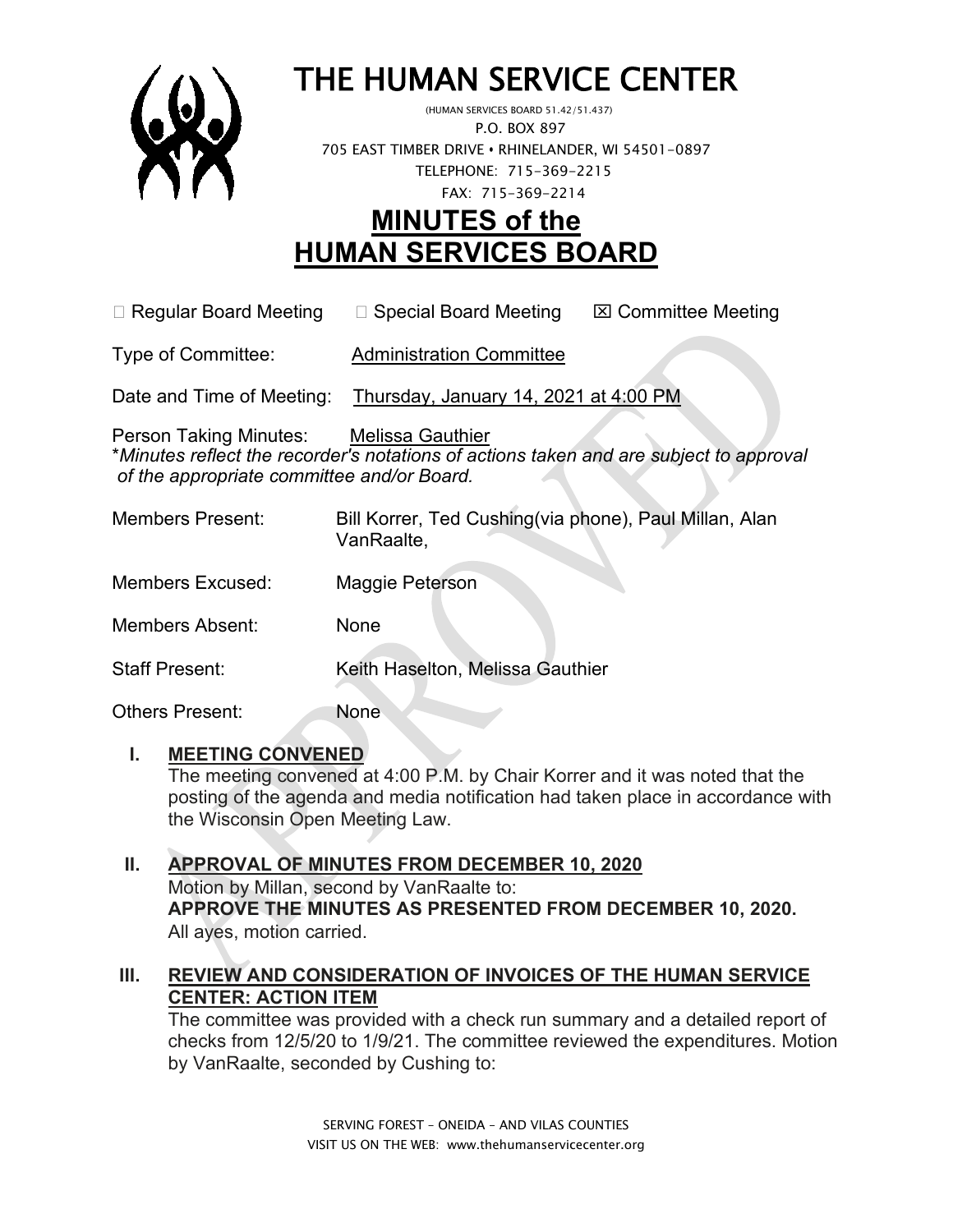#### **APPROVE THE 12/5/20 to 1/9/21 INVOICES OF THE HUMAN SERVICE CENTER IN THE AMOUNT OF \$574,440.12.**

All ayes, motion carried.

#### **IV. 2020 FINANCIAL UPDATE**

Haselton provided the committee with a 2020 financial update. The members were given a handout that outlined the Statement of Net Position and Statement of Activities by program. Haselton noted that programs are running as expected. Haselton reported that building repairs were much higher than anticipated and unemployment claims were high due to furlough of several employees for COVID, but agency is still operating with a surplus.

#### **V. BOARD TRAINING**

Haselton reported to the committee that the System Review Committee discussed board training topics at their meeting on January 12, 2021, including the topic of budgeting. Haselton reported that WCA offers trainings in budgeting, but it is very broad, and the auditors also offer trainings but can be very costly. The committee discussed several options and decided that the staff at HSC provides the committee with the information that they need, and budgeting would not be necessary as part of the trainings.

## **VI. BILLING SPECIALIST RECRUITMENT**

Haselton reported to the committee that the Billing Specialist vacancy came up in December. The position has been filled and the candidate will start January 25. The candidate has several years' experience with medical billing, including owning her own business. Haselton reported he is looking forward to having the candidate start.

#### **VII. KOINONIA SUBLEASE**

Haselton reported that HSC has a draft of the sublease from the attorney and are in the process of finalizing it. Haselton reported that by the time this committee meets next month, the sublease should be signed and completed.

#### **VIII. 2021 FINANCIAL GOAL**

Haselton reported that the 2021 finance department goals have been identified. The first goal will be to implement new accounting software. More and more issues arise with the payroll module in the current software, transitioning to new software will help eliminate these issues. The second goal is to start using a clearinghouse to submit the insurance claims. Currently, the claims are being submitted through each insurance carrier separately. Having one central application to submit claims will help streamline the process and create more